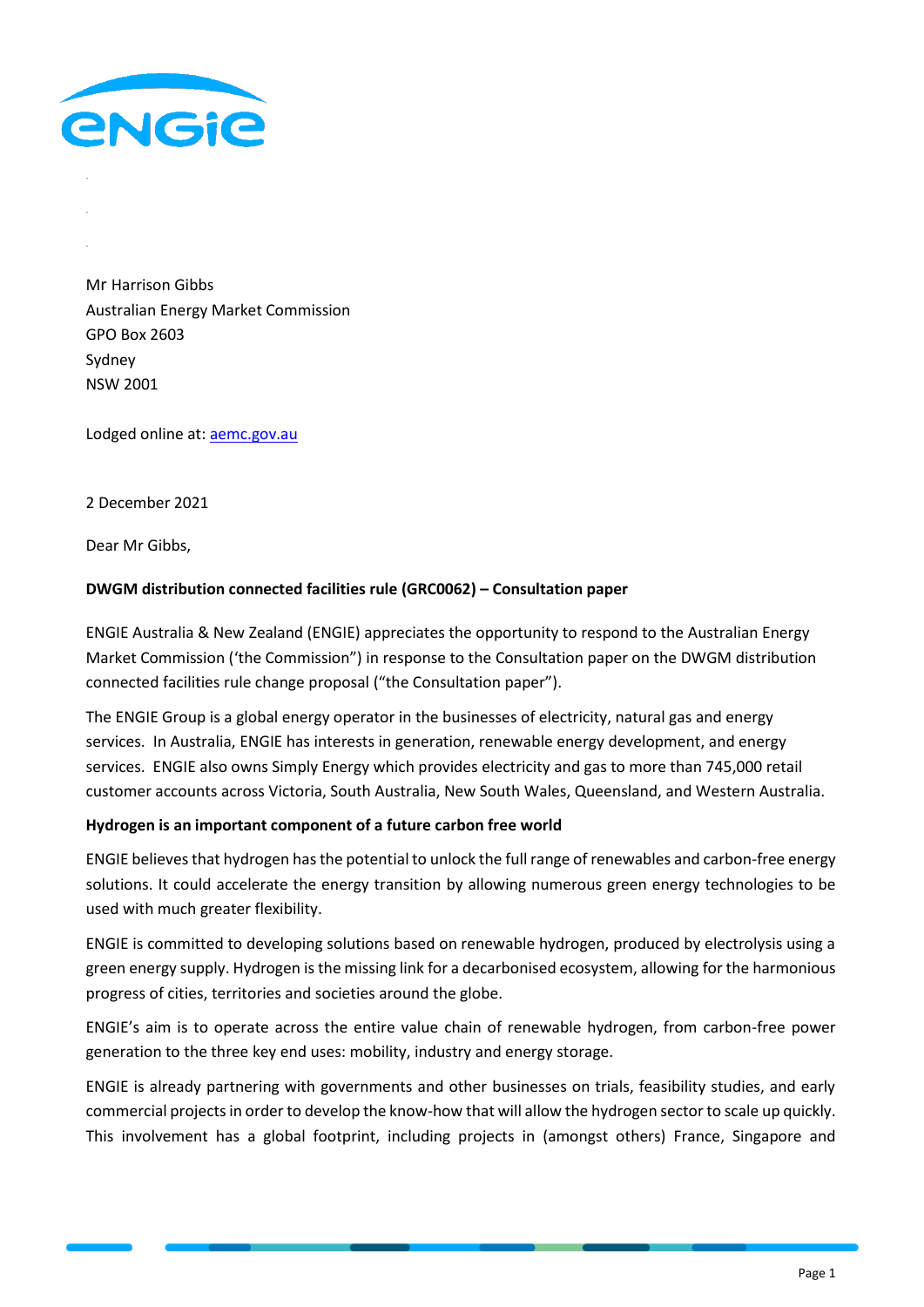Australia. Notably, ENGIE is project lead on one of the three ARENA-supported commercial-scale renewable hydrogen projects: a 10 MW electrolyser project to produce renewable hydrogen in a consortium with Yara Pilbara Fertilisers at their Karratha plant. ENGIE is also a partner in one of the other projects, a 10 MW electrolyser for gas blending at AGIG's Murray Valley Hydrogen Park in Wodonga. The latter project has served as something of a trigger for the issues raised by DELWP in its rule change proposal.

In this light, we welcome DELWP's proposal and fully support the policy intent of the proposal. Facilitation of the ability to inject gas at the distribution level by clarifying the application of the NGR to this activity as an important step forward for the hydrogen industry, as well as for biomethane and potentially other gases.

Our detailed response to the questions in the Consultation paper are attached in the requested template format.

Should you have any queries in relation to this submission please do not hesitate to contact me on, telephone, (03) 9617 8415.

Yours sincerely,

**Jamie Lowe** Head of Regulation, Compliance and Sustainability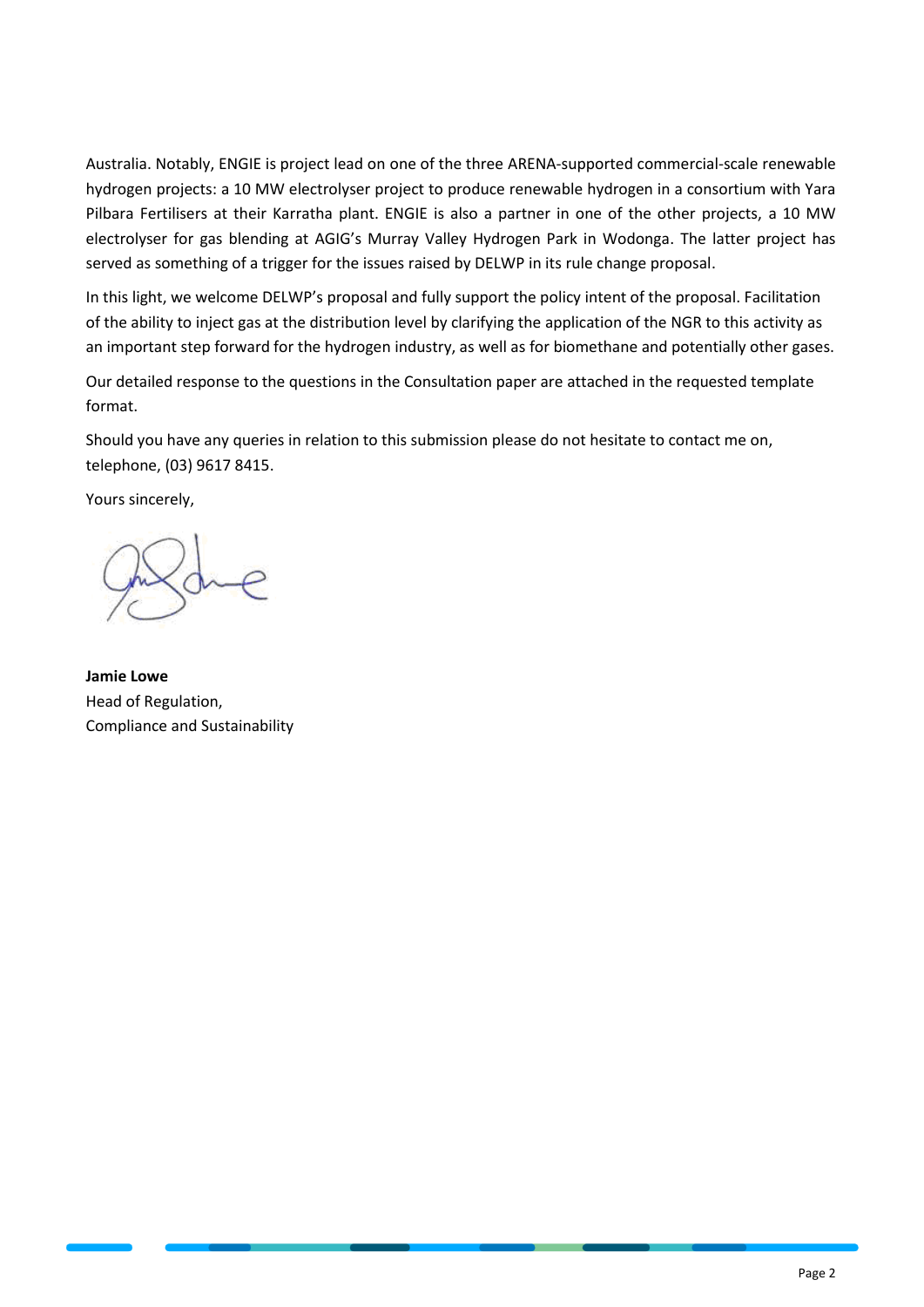

# **DWGM DISTRIBUTION CONNECTED FACILITIES** STAKEHOLDER FEEDBACK TEMPLATE

The template below has been developed to enable stakeholders to provide their feedback on the questions posed in the consultation paper and any other issues that they would like to provide feedback on. The AEMC encourages stakeholders to use this template to assist it to consider the views expressed by stakeholders on each issue. Stakeholders should not feel obliged to answer each question, but rather address those issues of particular interest or concern. Further context for the questions can be found in the consultation paper.

### **SUBMITTER DETAILS**

| <b>ORGANISATION:</b> | ENGIE Australia and New Zealand (ENGIE) |
|----------------------|-----------------------------------------|
| <b>CONTACT NAME:</b> | Jamie Lowe                              |
| <b>EMAIL:</b>        | jamie.lowe@engie.com                    |
| <b>PHONE:</b>        | (03) 9617 8415                          |
| <b>DATE</b>          | 2 December 2021                         |

### **PROJECT DETAILS**

|                                             | <b>NAME OF RULE CHANGE:</b> DWGM distribution connected facilities |
|---------------------------------------------|--------------------------------------------------------------------|
| <b>PROJECT CODE:</b>                        | GRC0062                                                            |
| <b>PROPONENT:</b>                           | Victorian Minister for Energy, Environment and Climate Change      |
| <b>SUBMISSION DUE DATE:</b> 2 December 2021 |                                                                    |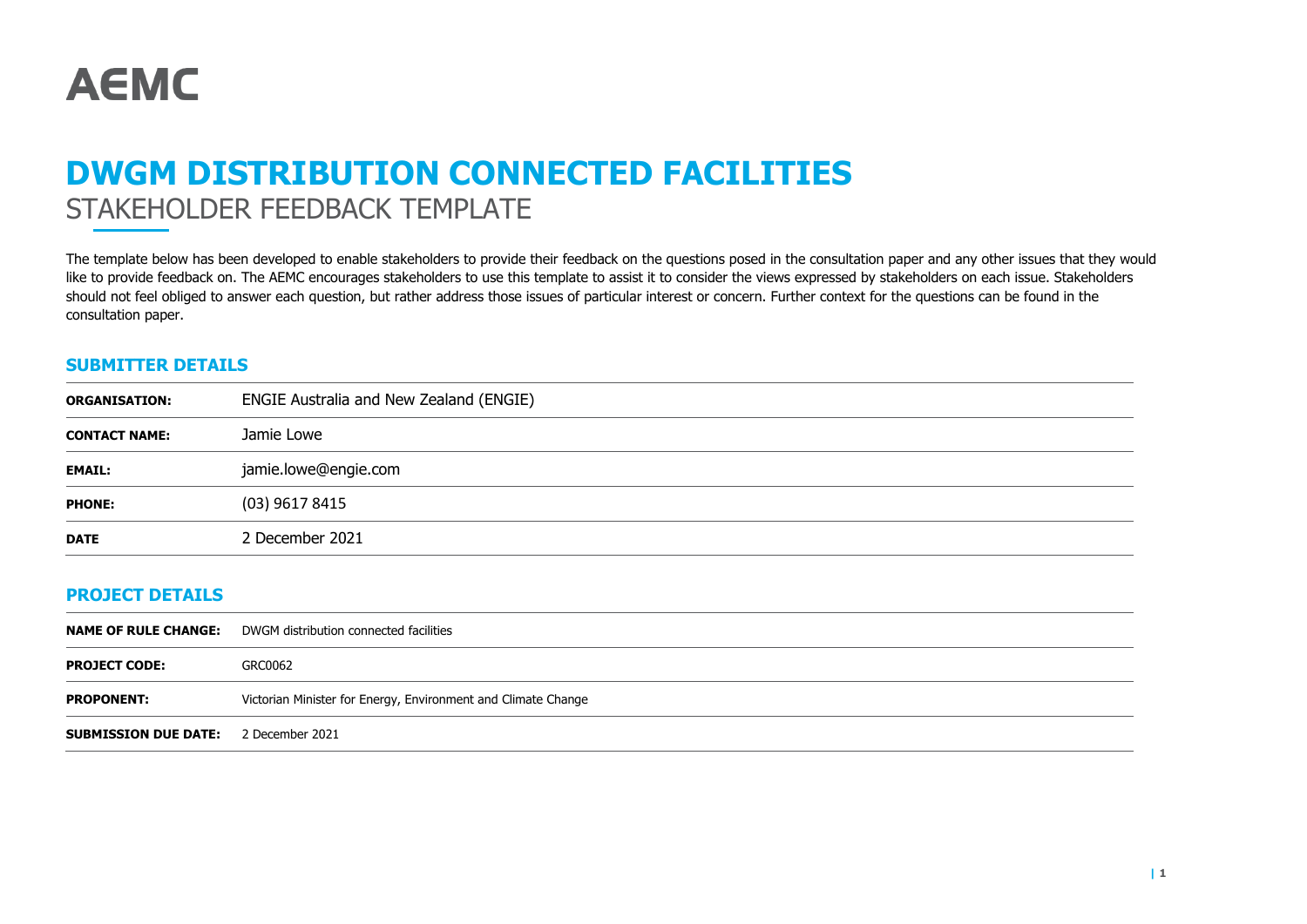## **CHAPTER 4** – ASSESSMENT FRAMEWORK

| 1. Is the proposed assessment framework appropriate Yes<br>for considering the proponents rule change<br>request? |    |
|-------------------------------------------------------------------------------------------------------------------|----|
| 2. Are there any other relevant considerations that<br>should be included in the assessment framework?            | No |

## **CHAPTER 6** – MARKET OPERATIONS

| <b>FACILITY REGISTRATION</b>                                                                                                                               |                                                                                                                                                                                                                                                                                                                                                                                                                                              |  |
|------------------------------------------------------------------------------------------------------------------------------------------------------------|----------------------------------------------------------------------------------------------------------------------------------------------------------------------------------------------------------------------------------------------------------------------------------------------------------------------------------------------------------------------------------------------------------------------------------------------|--|
| 3. Should the existing definitions be expanded to<br>include distribution connected facilities?                                                            | This appears to be an appropriate approach to give effect to the intent of the rule change.                                                                                                                                                                                                                                                                                                                                                  |  |
| 4. Alternatively, should a new participant category be<br>introduced to account for distribution connected<br>facilities?                                  | Unless there is some material advantage in this option, it will be more efficient to expand existing definitions.                                                                                                                                                                                                                                                                                                                            |  |
| <b>REQUIREMENT TO SUBMIT BIDS AND GAS SCHEDULING</b>                                                                                                       |                                                                                                                                                                                                                                                                                                                                                                                                                                              |  |
| 5. Should all bidding rules be updated to allow<br>distribution connected facilities to bid into the<br>market? If not, why?                               | In principle this approach appears appropriate subject to any issues arising from the different characteristics of the injection<br>point or the gas being injected. For example, the ability to inject a particular volume of gas at a distribution injection point may<br>be more dependent on demand than an injection at a transmission point, and this may make it correspondingly harder to<br>accurately forecast volumes in advance. |  |
| 6. Should all scheduling rules be updated to allow<br>injections into the declared distribution system to<br>be scheduled? If not, why?                    | In principle this approach appears appropriate subject to any issues arising from the different characteristics of the injection<br>point or the gas being injected. For example, the ability to inject a particular volume of gas at a distribution injection point may<br>be more dependent on demand than an injection at a transmission point, and this may make it correspondingly harder to<br>accurately forecast volumes in advance. |  |
| <b>DEMAND FORECAST</b>                                                                                                                                     |                                                                                                                                                                                                                                                                                                                                                                                                                                              |  |
| 7. Should the demand forecast definition be amended<br>to include all gas consumed from distribution and<br>transmission systems within a declared system? | Yes, as this would assist in balancing supply and demand.                                                                                                                                                                                                                                                                                                                                                                                    |  |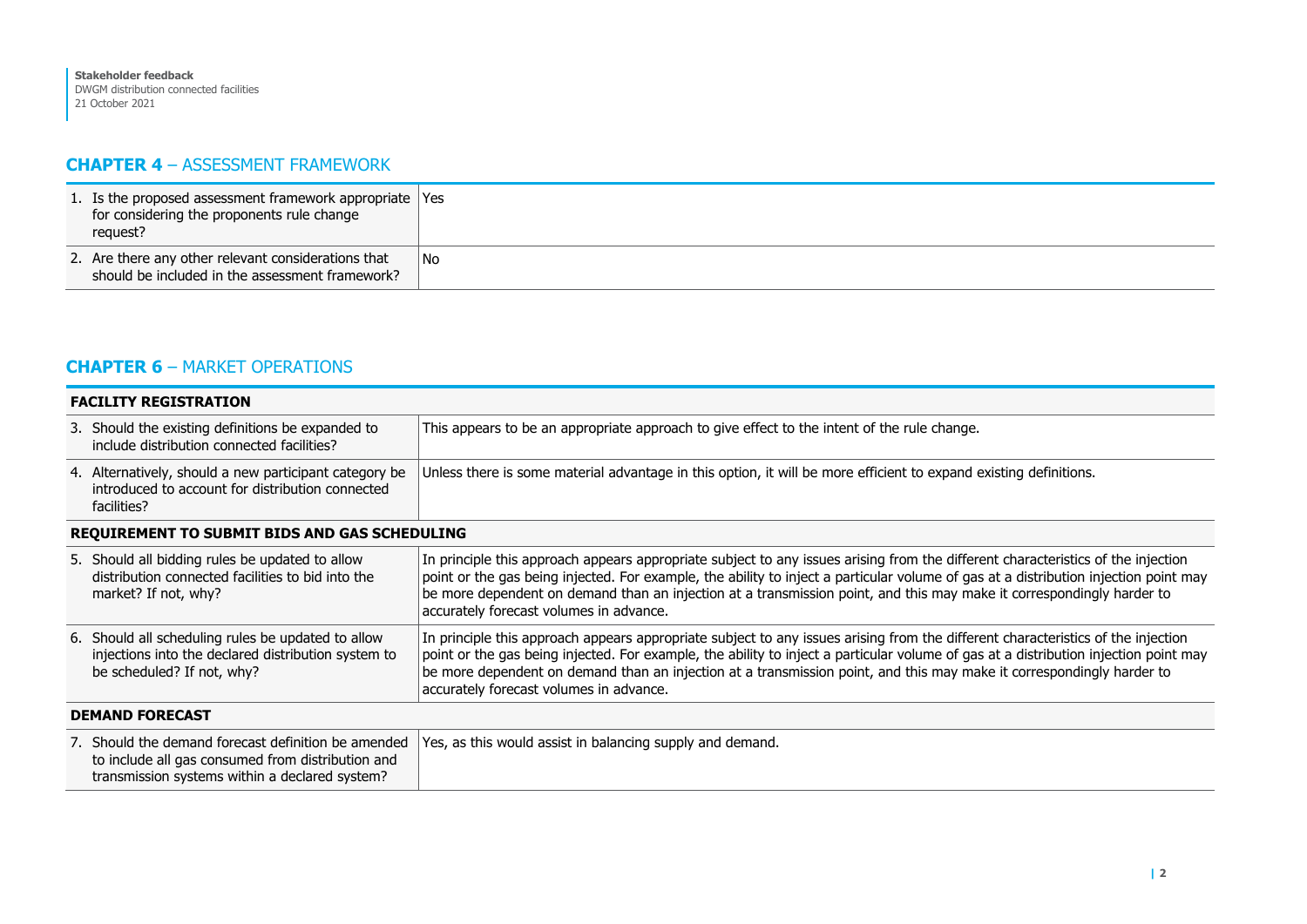| 8. If not, is there an alternative solution that would<br>maintain the existing NGR gas demand forecast<br>definition?                                                                | ENGIE is not aware of a suitable alternative                                                                                                                                            |
|---------------------------------------------------------------------------------------------------------------------------------------------------------------------------------------|-----------------------------------------------------------------------------------------------------------------------------------------------------------------------------------------|
| <b>DETERMINATION OF MARKET PRICE</b>                                                                                                                                                  |                                                                                                                                                                                         |
| 9. Should distribution connected facilities' constraints<br>be treated consistently with transmission injection<br>facilities and excluded from the pricing schedule? If<br>not, why? | It appears reasonable to treat constraints consistently.                                                                                                                                |
| <b>OPERATING SCHEDULES</b>                                                                                                                                                            |                                                                                                                                                                                         |
| 10. Should the existing design be maintained with<br>distribution networks managing the constraint<br>issues outside of the DWGM?                                                     | It would be preferable to avoid an approach that results in market deviations. However, if the alternatives prove unworkable<br>then it may be necessary.                               |
| 11. Should the operating schedules be expanded to<br>allow distribution constraints within the operating<br>schedule?                                                                 | See above                                                                                                                                                                               |
| a. In this case, what compliance liability<br>considerations need to be made for distribution<br>connected facilities?                                                                |                                                                                                                                                                                         |
| 12. Should a new constraint type be added for<br>distribution connected facilities that is managed by<br>the gas scheduling process?                                                  | See above                                                                                                                                                                               |
| <b>CAPACITY CERTIFICATES</b>                                                                                                                                                          |                                                                                                                                                                                         |
| 13. Should distribution connected facilities be allocated<br>capacity certificates for tie-breaking rights? Why?                                                                      | This appears appropriate for the reasons set out by the rule change proponent.                                                                                                          |
| 14. What would be the implications of modelling the<br>capacity of potentially a high number of distribution<br>connected injection points?                                           | There is unlikely to be a high number of such injection points in the first instance. If the modelling threatens to become<br>unwieldy over time, then the issue can be revisited then. |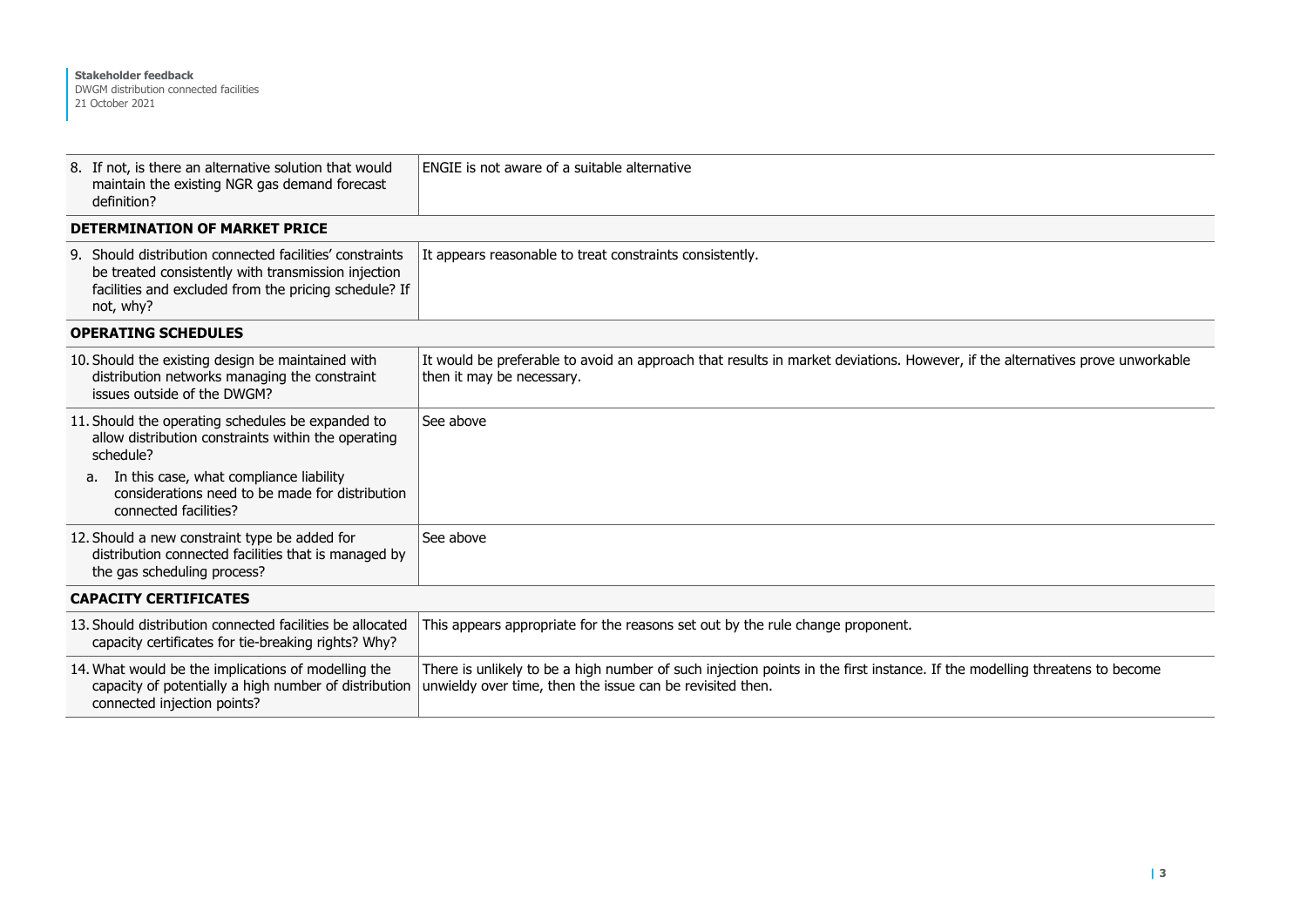## **CHAPTER 7** – MARKET OUTCOMES

| <b>TITLE, CUSTODY AND RISK</b>                                                                                                                    |                                                                                                                                                                                                                                                                                                                                                                                                                                                                                                                                                                                                                                                                               |  |
|---------------------------------------------------------------------------------------------------------------------------------------------------|-------------------------------------------------------------------------------------------------------------------------------------------------------------------------------------------------------------------------------------------------------------------------------------------------------------------------------------------------------------------------------------------------------------------------------------------------------------------------------------------------------------------------------------------------------------------------------------------------------------------------------------------------------------------------------|--|
| 15. Do the rules need to be changed to manage the<br>title of injections within the distribution system?                                          | ENGIE notes that the proponent's view is that the rules may already be sufficient to cover this issue. Should this not be the<br>case, then the rules will need to eb changed accordingly.                                                                                                                                                                                                                                                                                                                                                                                                                                                                                    |  |
| 16. Do the rules need to contemplate the co-mingling<br>of gas within a distribution system? If not, why?                                         | Yes, as this outcome appears inevitable when hydrogen blending is introduced to the system.                                                                                                                                                                                                                                                                                                                                                                                                                                                                                                                                                                                   |  |
| <b>PARTICIPANT COMPENSATION FUND</b>                                                                                                              |                                                                                                                                                                                                                                                                                                                                                                                                                                                                                                                                                                                                                                                                               |  |
| 17. Should the participant compensation fund cost<br>recovery mechanism be expanded to include<br>distribution connected facilities? If not, why? | As a developing industry sector, participants engaged in injecting gases (which will typically be natural gas equivalents) at<br>distribution level are already likely to face materially higher costs. Leaving the mechanism as it is provides some modest cost<br>relief which will assist with industry development. If the Commission is concerned that in a future scenario with high levels of<br>distribution connected facilities, that the participation compensation fund risks being underfunded, then it could indicate that<br>this issue be revisited in the future when a certain threshold of distribution connection activity ahs been reached, for example. |  |
| ALLOCATIONS AND DETERMINATION OF FEES PAYABLE                                                                                                     |                                                                                                                                                                                                                                                                                                                                                                                                                                                                                                                                                                                                                                                                               |  |
| 18. Should the definition of what gas can be allocated<br>be expanded to include gas supplied by distribution<br>connected facilities?            | Unless there is some barrier to adopting this approach it is much simpler than the alternative, and thus preferable.                                                                                                                                                                                                                                                                                                                                                                                                                                                                                                                                                          |  |
| 19. Are there other alternative solutions that would be<br>more effective?                                                                        | ENGIE is not aware of a more effective alternative.                                                                                                                                                                                                                                                                                                                                                                                                                                                                                                                                                                                                                           |  |
| DEFAULT NOTICES AND MARKET SUSPENSION                                                                                                             |                                                                                                                                                                                                                                                                                                                                                                                                                                                                                                                                                                                                                                                                               |  |
| 20. Should the rules be expanded to include<br>distribution connected facilities for default notices?<br>If not, why?                             | This appears a logical approach.                                                                                                                                                                                                                                                                                                                                                                                                                                                                                                                                                                                                                                              |  |
| 21. Should the rules be expanded to include<br>distribution connected facilities for market<br>suspension? If not, why?                           | This appears a logical approach.                                                                                                                                                                                                                                                                                                                                                                                                                                                                                                                                                                                                                                              |  |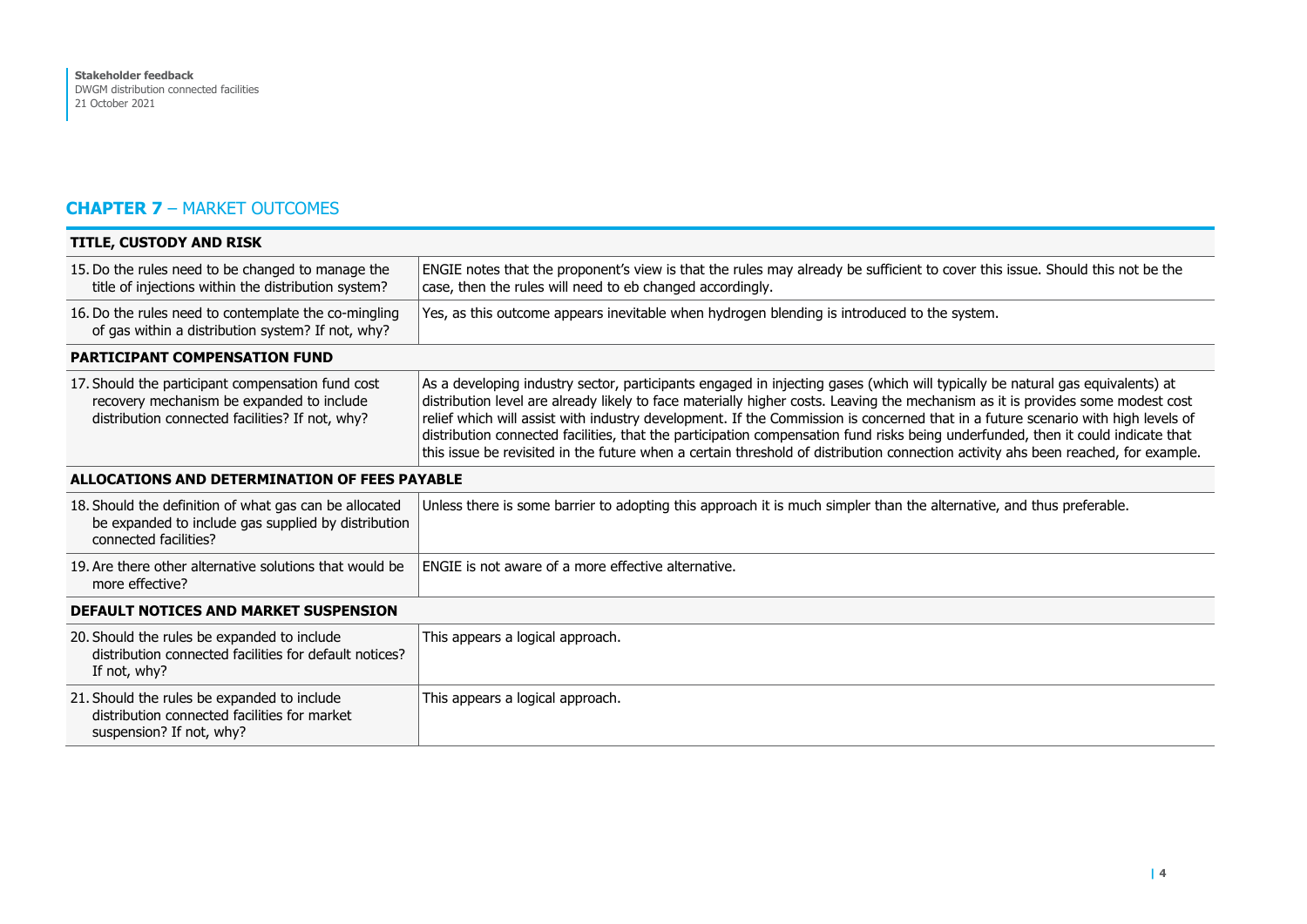# **CHAPTER 8** – SYSTEM OPERATIONS

| <b>APPLICATION OF THE CONNECTIONS FRAMEWORK</b>                                                                                                                      |                                                                                                                                                                                                                                                                                                                                                                                                                                                                                                                                                      |  |
|----------------------------------------------------------------------------------------------------------------------------------------------------------------------|------------------------------------------------------------------------------------------------------------------------------------------------------------------------------------------------------------------------------------------------------------------------------------------------------------------------------------------------------------------------------------------------------------------------------------------------------------------------------------------------------------------------------------------------------|--|
| 22. Should the connections' framework be expanded to<br>cover distribution injections? If not, why?                                                                  | Given there may be unforeseen technical issues arising with such connections, especially where different gases are involved, it<br>may be more appropriate to allow greater flexibility than that in the existing DTS framework. ENGIE considers that distribution<br>service providers have a strong incentive to facilitate distribution injections as a step towards the decarbonisation of their<br>networks. Should proponents find undue difficulties in arranging connections to the distribution system, then the issue can be<br>revisited. |  |
| 23. If so, what considerations should be accounted for<br>in the transitional wording?                                                                               | n/a                                                                                                                                                                                                                                                                                                                                                                                                                                                                                                                                                  |  |
| 24. Who should the party responsible for assessing and<br>approving connections into the distribution system?                                                        | In the first instance, the distribution service providers. As noted above, if this results in unsatisfactory outcomes for<br>proponents, then it should be revisited.                                                                                                                                                                                                                                                                                                                                                                                |  |
| 25. Is the separation of connection agreements before<br>15 March 1999 with those made after still relevant<br>within the NGR?                                       | $\ln/a$                                                                                                                                                                                                                                                                                                                                                                                                                                                                                                                                              |  |
| <b>OBLIGATIONS OF THE DECLARED SYSTEM SERVICE PROVIDERS</b>                                                                                                          |                                                                                                                                                                                                                                                                                                                                                                                                                                                                                                                                                      |  |
| 26. How should the rules be amended to include<br>obligations for DDS service providers?<br>a. Where should these obligations sit in the rules?                      | See response to Q22 above.                                                                                                                                                                                                                                                                                                                                                                                                                                                                                                                           |  |
| 27. If so, are there any additional considerations that<br>are needed for the declared distribution systems?                                                         | n/a                                                                                                                                                                                                                                                                                                                                                                                                                                                                                                                                                  |  |
| AEMO'S OBLIGATIONS IN ASSESSING AND APPROVING CONNECTIONS                                                                                                            |                                                                                                                                                                                                                                                                                                                                                                                                                                                                                                                                                      |  |
| 28. Are the declared distribution system service<br>providers the most appropriate party to facilitate<br>connections into the declared distribution system?<br>Why? | Yes, as they have the best understanding of the physical characteristics and constraints of the system.                                                                                                                                                                                                                                                                                                                                                                                                                                              |  |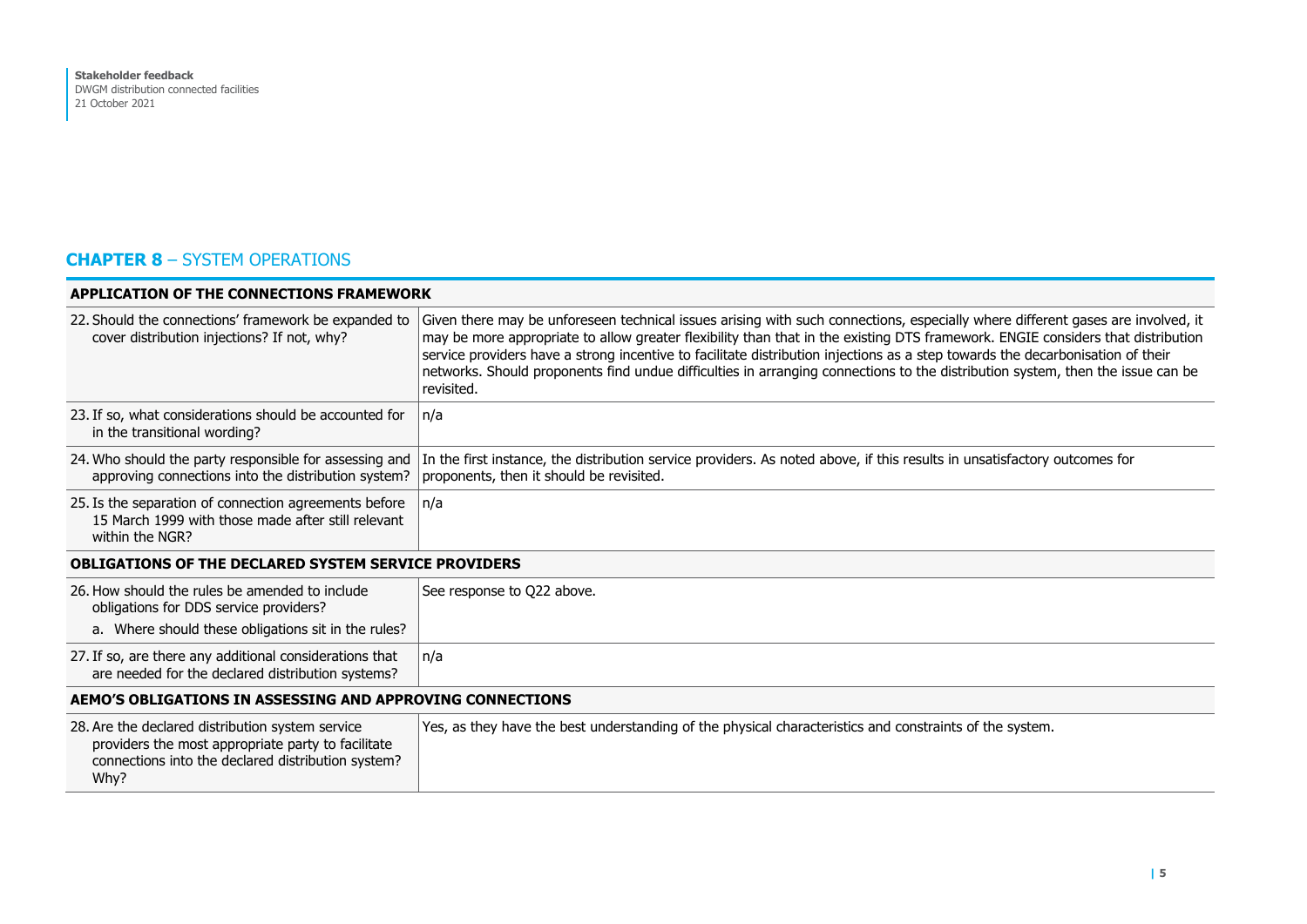| 29. Should AEMO have an active role in assessing and<br>approving connections for distribution connected<br>facilities? Why?                                                                          | Introducing a third party to connection agreements generally results in significant complexity and additional resources. Absent<br>any compelling rationale otherwise, AEMO should not have an active role.                                                      |
|-------------------------------------------------------------------------------------------------------------------------------------------------------------------------------------------------------|------------------------------------------------------------------------------------------------------------------------------------------------------------------------------------------------------------------------------------------------------------------|
| <b>CONNECTED PARTIES' OBLIGATIONS</b>                                                                                                                                                                 |                                                                                                                                                                                                                                                                  |
| 30. Should the rules be expanded to enforce<br>compliance from distribution connected facilities<br>regarding their connection agreements?                                                            | To the extent necessary to ensure a safe and secure gas system, the existing obligations should be applicable to distribution<br>connected facilities. As discussed above, the provision of accurate load forecasts may be more challenging for such facilities. |
| 31. Are there any alternative solutions that would be<br>more effective?                                                                                                                              | n/a                                                                                                                                                                                                                                                              |
| <b>GAS QUALITY</b>                                                                                                                                                                                    |                                                                                                                                                                                                                                                                  |
| 32. Who should be responsible for the management of<br>the gas specification within the distribution system?                                                                                          | Distribution service providers are likely to be the party best placed to take this responsibility.                                                                                                                                                               |
| 33. What is the most appropriate instrument for the<br>gas quality monitoring requirements:<br>The rules?<br>а.<br>AEMO guidelines or procedures?<br>b.<br>Another instrument?<br>$\mathsf{C}$ .      | AEMO guidelines or procedures would allow for easier amendment over time.                                                                                                                                                                                        |
| 34. Should the declared distribution service providers<br>and Energy Safe Victoria be the parties responsible<br>for continued monitoring of the network and<br>compliance respectively? If not, Why? | This appears appropriate.                                                                                                                                                                                                                                        |
| 35. Should the rules consider alternative gasses, such<br>as hydrogen, within the gas quality monitoring<br>rules?                                                                                    | It is premature for rules aimed at natural gas and its equivalents to encompass pure hydrogen.                                                                                                                                                                   |
| <b>METERING</b>                                                                                                                                                                                       |                                                                                                                                                                                                                                                                  |
| 36. Should the rules be amended to cover metering<br>accuracy requirements for distribution connected<br>facilities?                                                                                  | This appears appropriate.                                                                                                                                                                                                                                        |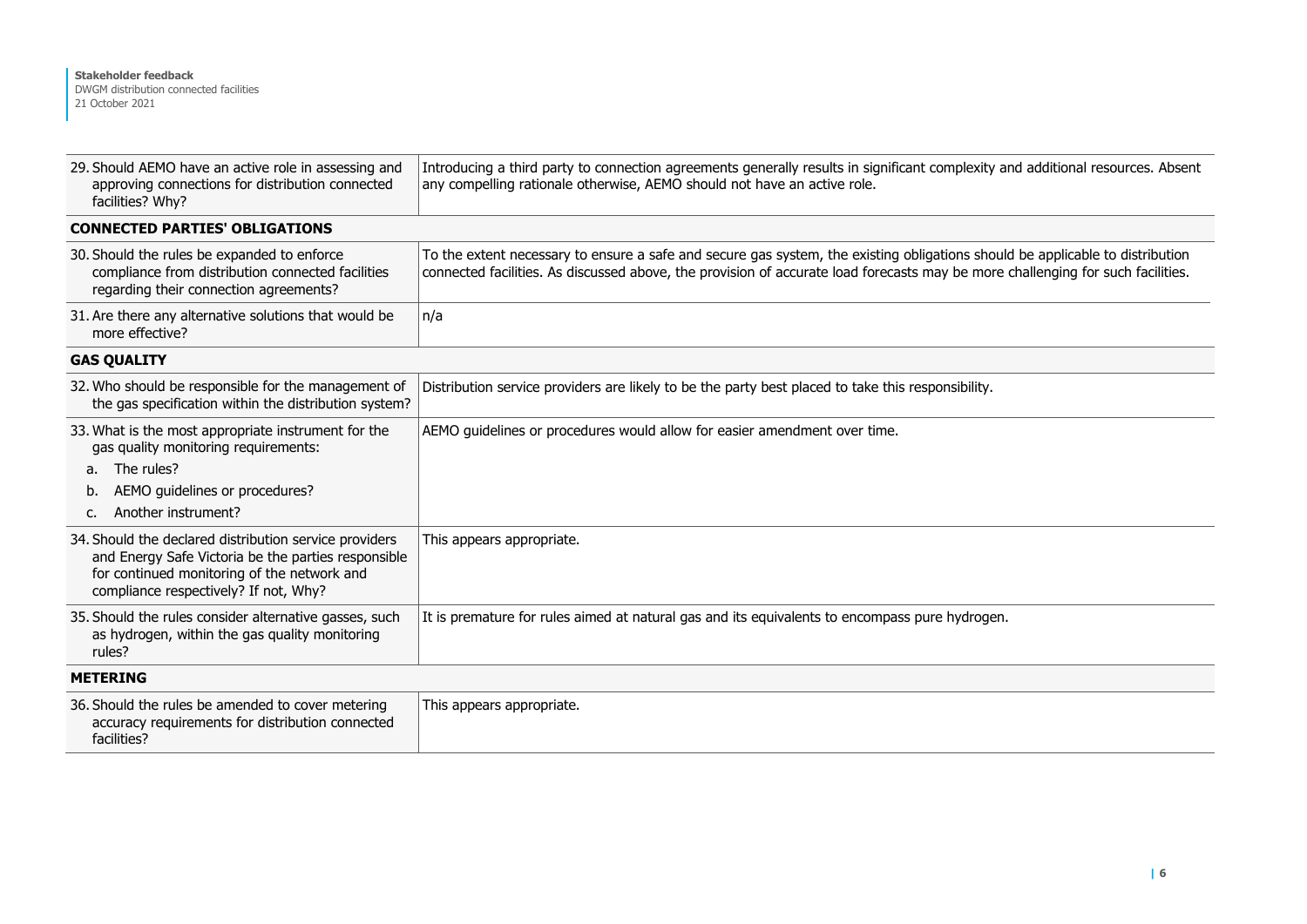| 37. Should the rules be amended to allow distribution<br>connected facilities to provide their own compliant<br>metering?                            | This appears a logical approach.                                       |  |
|------------------------------------------------------------------------------------------------------------------------------------------------------|------------------------------------------------------------------------|--|
| 38. Are there any other distribution connected facilities<br>metering related issues that should be included in<br>the rules?                        | $\ln/a$                                                                |  |
| <b>THREATS AND INTERVENTIONS</b>                                                                                                                     |                                                                        |  |
| 39. Is it necessary to expand AEMO's powers to be<br>consistent with DTS connected facilities given the<br>broad powers currently in the rules?      | To the extent necessary to ensure a safe and secure gas system, yes.   |  |
| 40. Should distribution connected facilities be able to<br>claim compensation for losses incurred for<br>injections required during an intervention? | Yes, in a manner consistent with that applicable under existing rules. |  |

## **CHAPTER 9** – OTHER ISSUES

| ALTERNATIVE SOLUTION 1 - SUPPLY FROM DISTRIBUTON CONNECTED FACILITIES MANAGED CONTRACTUALLY           |                                                                                                                                                                                                            |  |
|-------------------------------------------------------------------------------------------------------|------------------------------------------------------------------------------------------------------------------------------------------------------------------------------------------------------------|--|
| 41. Is there merit in further exploring this proposed<br>solution?                                    | It would be preferable to work through issues relating to the proponent's preferred solution in the first instance. Only if these<br>prove intractable should the Commission further explore alternatives. |  |
| 42. Are there any aspects of this solution that should<br>be incorporated into the proposed solution? | n/a                                                                                                                                                                                                        |  |
| ALTERNATIVE SOLUTION 2 - SUPPLY FROM DISTRIBUTON CONNECTED FACILITIES MANAGED AS NEGATIVE DEMAND      |                                                                                                                                                                                                            |  |
| 43. Is there merit in further exploring this proposed<br>n/a<br>solution?                             |                                                                                                                                                                                                            |  |
| 44. Are there any aspects of this solution that should<br>be incorporated into the proposed solution? | n/a                                                                                                                                                                                                        |  |
| <b>MATERIALITY THRESHOLD</b>                                                                          |                                                                                                                                                                                                            |  |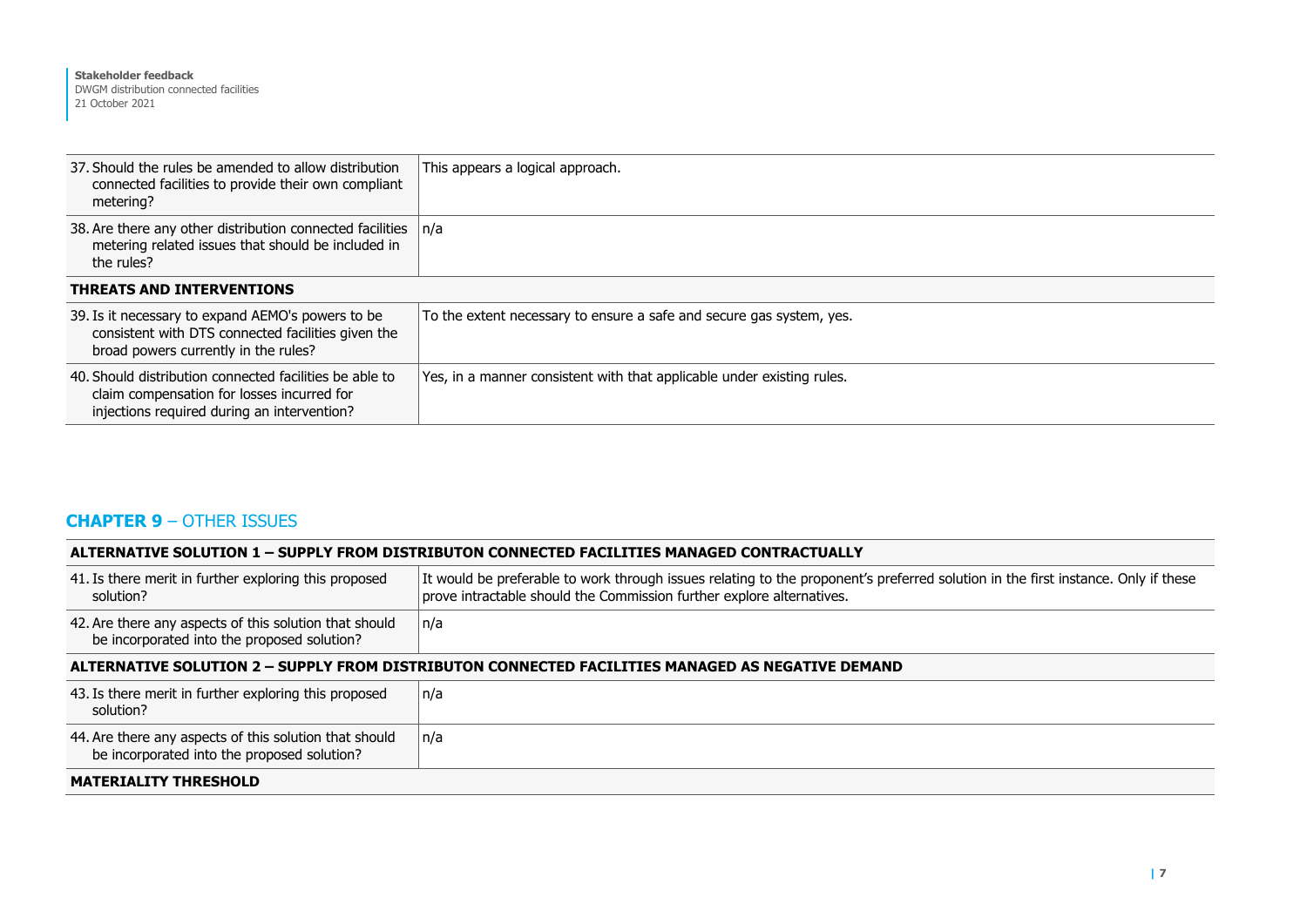| 45. Should this rule change consider including a<br>materiality threshold in the rules?                                                                                 | To the extent that material issues are identified with applying the full set of rules to smaller facilities, then a materiality<br>threshold could be an appropriate way to manage these issues.                                                                                                                                                                                                                                                                                                                                                                                                                                                                                 |
|-------------------------------------------------------------------------------------------------------------------------------------------------------------------------|----------------------------------------------------------------------------------------------------------------------------------------------------------------------------------------------------------------------------------------------------------------------------------------------------------------------------------------------------------------------------------------------------------------------------------------------------------------------------------------------------------------------------------------------------------------------------------------------------------------------------------------------------------------------------------|
| 46. Should a reduced set of bidding requirements be<br>applied to distribution connected facilities that do<br>not meet the current bid size of 1 GJ?                   | n/a                                                                                                                                                                                                                                                                                                                                                                                                                                                                                                                                                                                                                                                                              |
| 47. Do the rules provide a barrier to bidding quantities<br>of gas smaller than 1 GJ?                                                                                   | n/a                                                                                                                                                                                                                                                                                                                                                                                                                                                                                                                                                                                                                                                                              |
| 48. What are the impacts and costs associated with<br>updating the bidding system to accommodate<br>decimal GJ bids?                                                    | n/a                                                                                                                                                                                                                                                                                                                                                                                                                                                                                                                                                                                                                                                                              |
| <b>SCHEDULING INTERVALS</b>                                                                                                                                             |                                                                                                                                                                                                                                                                                                                                                                                                                                                                                                                                                                                                                                                                                  |
| 49. Should this rule change consider changing the<br>current scheduling intervals or is this an issue that<br>should be addressed in a separate rule change<br>process? | ENGIE considers that this should be addressed in a separate rule change process                                                                                                                                                                                                                                                                                                                                                                                                                                                                                                                                                                                                  |
| <b>EXPECTED COSTS, BENEFITS, AND IMPACTS OF THE PROPOSAL</b>                                                                                                            |                                                                                                                                                                                                                                                                                                                                                                                                                                                                                                                                                                                                                                                                                  |
| 50. What are the expected costs associated with the<br>proposed changes for:                                                                                            | It is unlikely that existing market participants would face significant additional costs, given that most of the proposed rule<br>changes would simply be extending existing rules applicable to the DTS.                                                                                                                                                                                                                                                                                                                                                                                                                                                                        |
| a. existing market participants?<br>b. new market participants that would fit<br>into the distribution connected facility<br>category?<br>c. AEMO?                      | It is hard to evaluate the costs for new market participants without a counterfactual of an alternative solution. Should costs<br>prove to be a significant barrier for credible smaller proponents, this could inform the decision on materiality thresholds.<br>AEMO is best placed to advise on its own costs.                                                                                                                                                                                                                                                                                                                                                                |
| 51. How would these costs be recovered under the<br>existing regulatory framework?                                                                                      | Market participants would recover costs through market participation. AEMO would recover its costs from system users as per<br>usual.                                                                                                                                                                                                                                                                                                                                                                                                                                                                                                                                            |
| 52. What are the impacts of the proposed solution and<br>the "do nothing" scenario?                                                                                     | The proposed solution will facilitate the development of hydrogen and biomethane sectors (and potentially other gases).<br>National and jurisdictional hydrogen strategies envisage a rapid ramp up in production and consumption, including new<br>production methods, new end use cases and the creation of an export market. Accordingly, it's important for the rules to<br>evolve to allow these emerging industries to grow and prove up their commercial viability. The characteristics of hydrogen and<br>biomethane production mean that they require an avenue to connection into the distribution system. This will not be possible<br>under a "do nothing" scenario. |